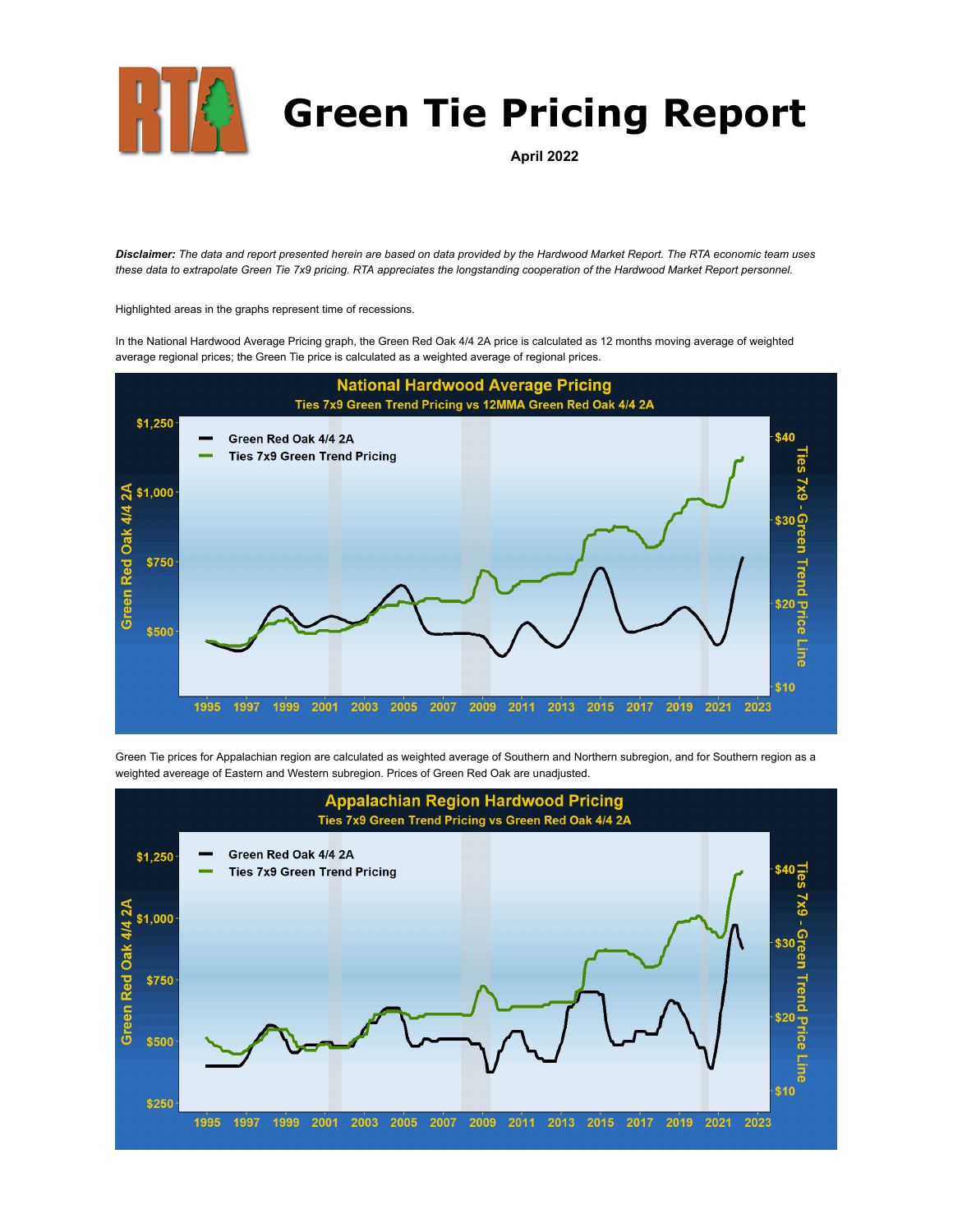



In the folowing section, the graphs display prices adjusted by two Producer Price Indeceses.

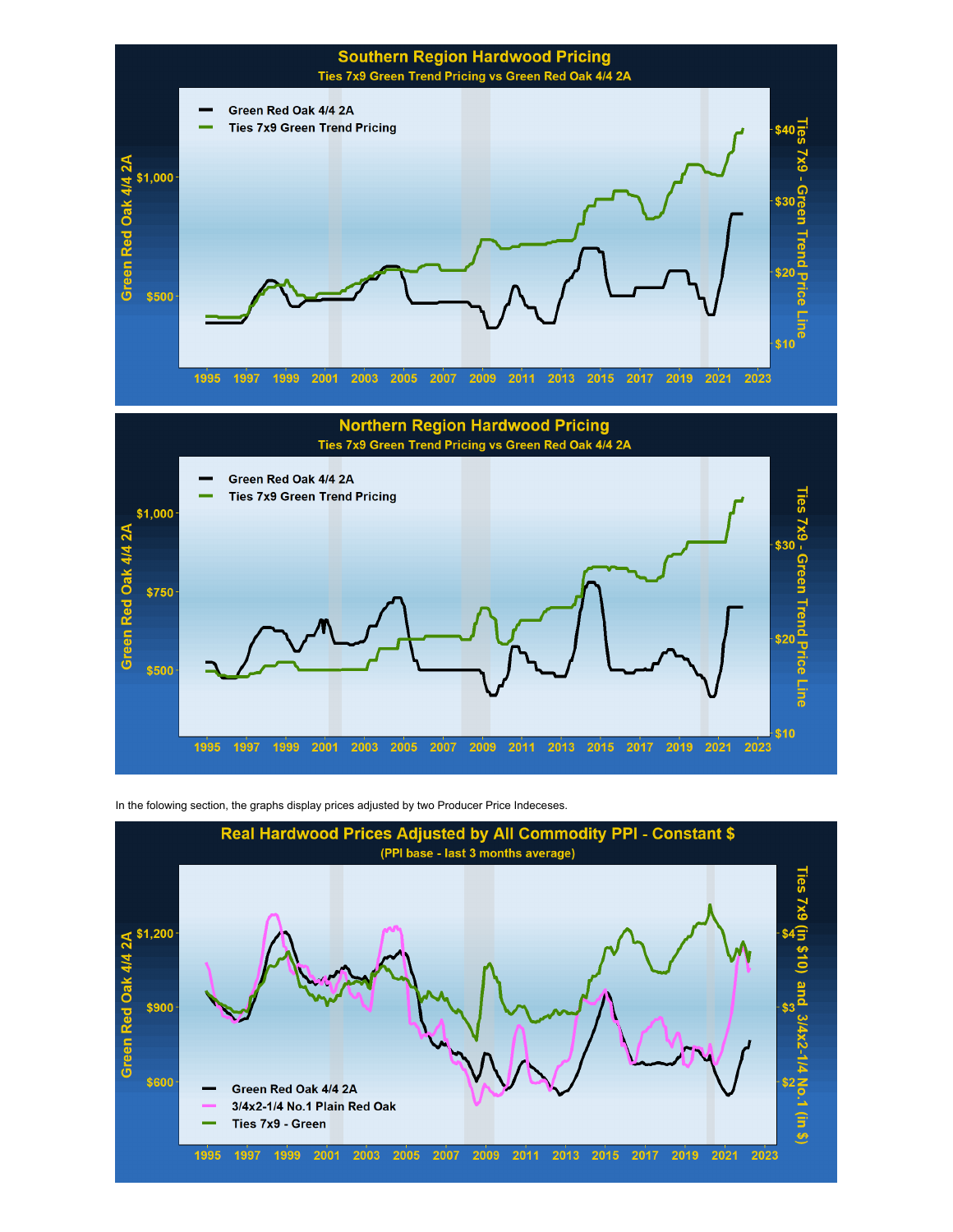



Note about the right side Y-axes: The "Ties 7x9 - Green" and 3/4x2-1/4"No.1 Plain Red Oak are on the same axis. In order to show the relationship of the various wood product prices, the price of the"Ties 7x9 - Green" is scaled down by 10. Thus, the right Y-axes for the Ties should be read as 10 multiple.

The following table shows correlations of Green Tie with Green Red Oak 4/4 2A and Strip Flooring 3/4x2-1/4"No.1 Plain Red Oak. The correlations are based on nominal prices, prices adjusted for All Commodities PPI, and Lumber PPI (both PPI are averages of last three months PPI). Each price adjustment is applied to all three wood products. All correlations are calculated for various time frames.

| <b>Price Adjustment</b> | <b>Correlation with</b>         | Jan 1994 to<br>present | Jan 1994 to Dec<br>2007 | Jan 2008 to Dec<br>2009 | Jan 2010 to<br>present | Last 12<br>months |
|-------------------------|---------------------------------|------------------------|-------------------------|-------------------------|------------------------|-------------------|
| <b>Nominal Prices</b>   | 3/4x2-1/4 No.1 Plain Red<br>Oak | 0.56                   | 0.41                    | $-0.82$                 | 0.57                   | 0.95              |
| <b>Nominal Prices</b>   | Green Red Oak 4/4 2A            | 0.36                   | 0.46                    | $-0.60$                 | 0.46                   | 0.84              |
| All Commodity PPI       | 3/4x2-1/4 No.1 Plain Red<br>Oak | 0.16                   | 0.76                    | 0.16                    | 0.25                   | 0.77              |
| All Commodity PPI       | Green Red Oak 4/4 2A            | 0.01                   | 0.77                    | $-0.10$                 | 0.16                   | 0.73              |
| Lumber PPI              | 3/4x2-1/4 No.1 Plain Red<br>Oak | 0.11                   | 0.36                    | $-0.03$                 | 0.30                   | 0.98              |
| Lumber PPI              | Green Red Oak 4/4 2A            | 0.06                   | 0.48                    | $-0.33$                 | 0.46                   | 1.00              |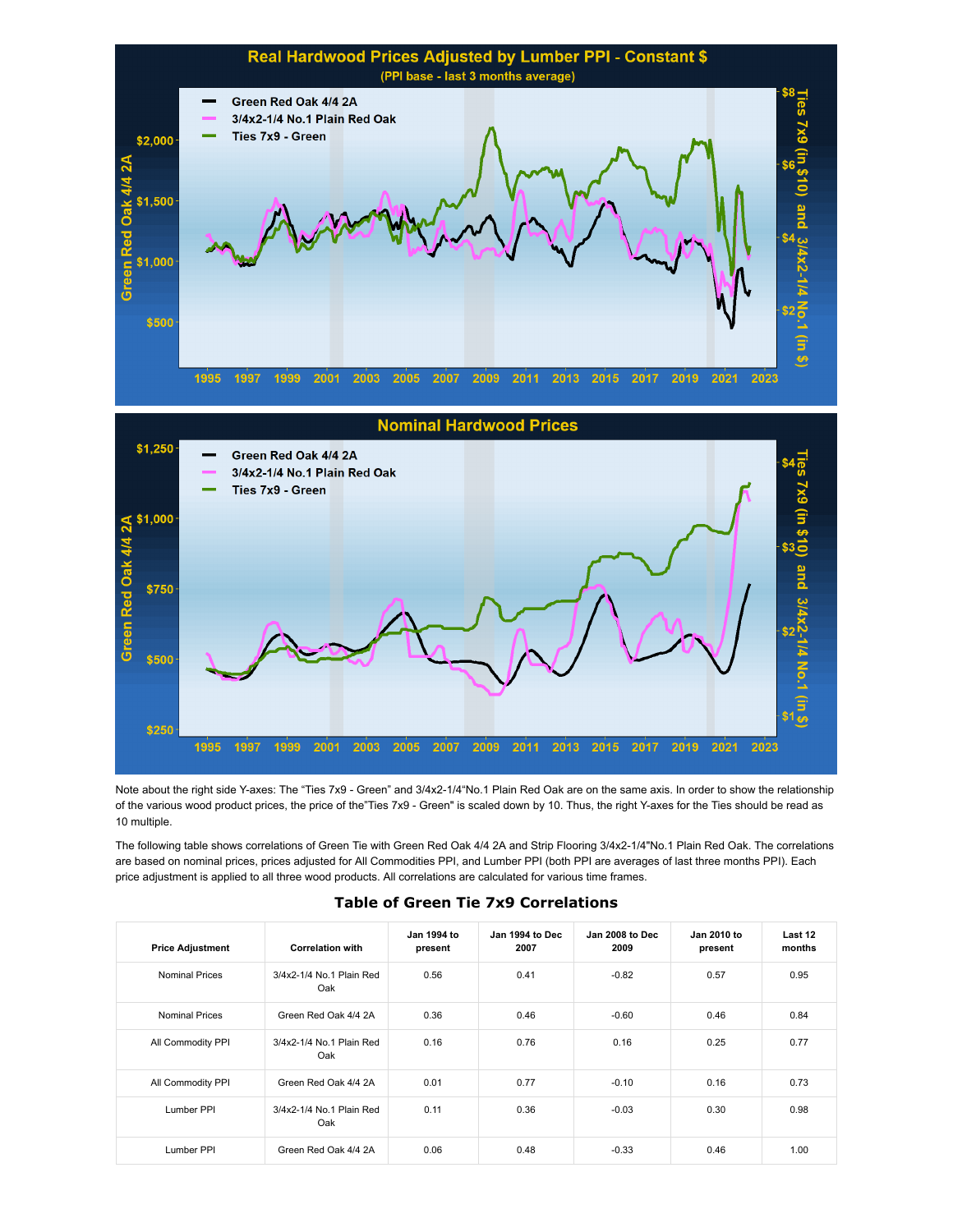

Analysis of Inventory-to-Sales Ratio and Green Tie 7x9 real price reveal moderate correlation of -0.44 between ISR in the 6-Months preceding period and Green Tie prices. This suggests that in periods of low ISR environment, Green Tie real price tends to rise in following months.



When the ISR value decreases the in defined timeframe, the Tie price tends to increase in the same interval. The opposite can be observed as well. This is a sign of negative correlation because the values/lines move in opposite directions.